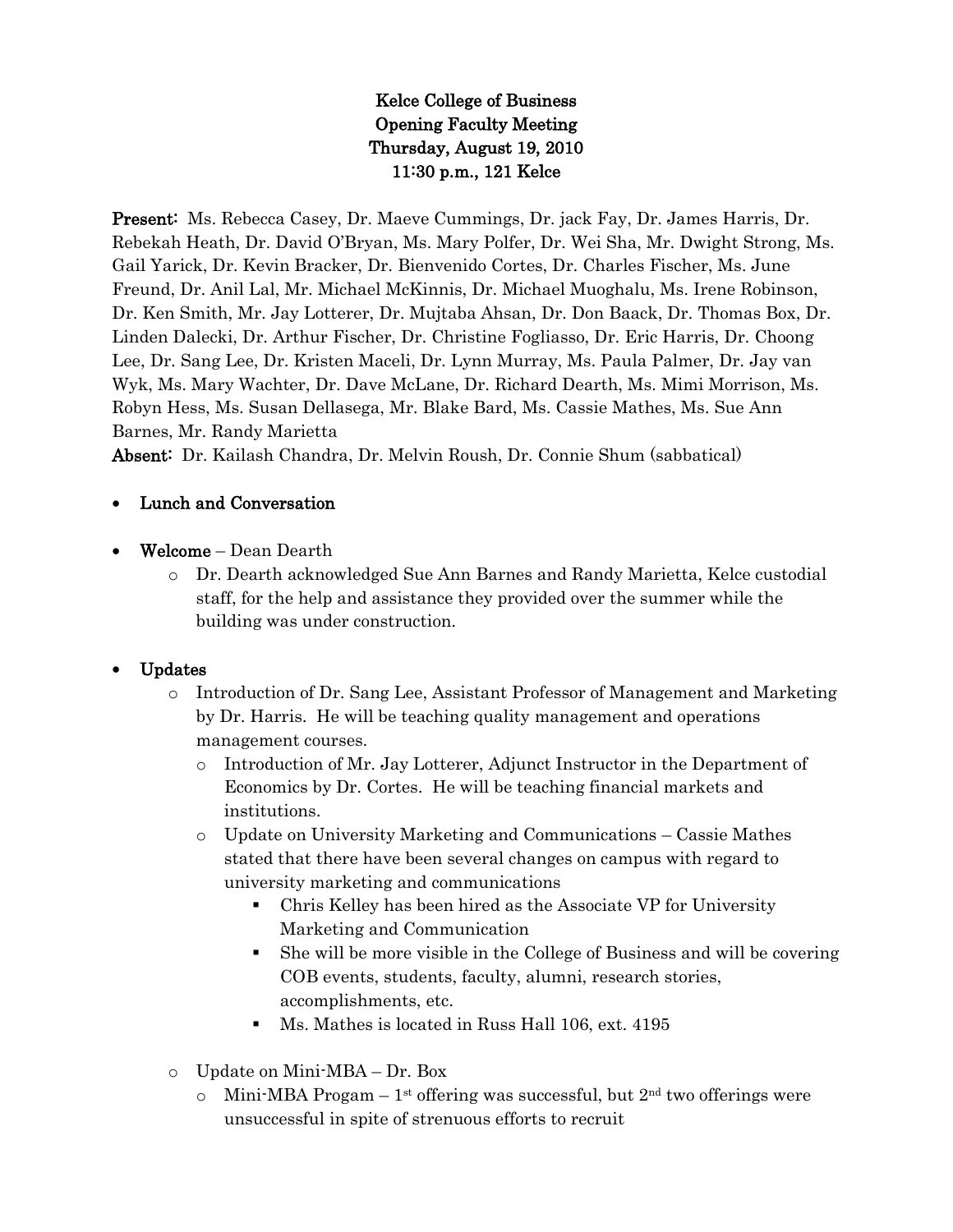- o Will be changing curriculum and changing the target marketing
- $\circ$  International Mini-MBA will be offered during SU 2011 25 business students from Nigeria are currently interested in attending. There is a possibility that Indian students will also be recruited.
- o Update on Assessment Dr. Box
	- o First meeting of the Kelce Assessment Committee will be August 27 at 3:00 p.m.
	- $\circ$  This semester (WF10) will be a very busy semester 8 courses will be formally assessed primarily using LiveText
	- o PSU has a new LiveText representative beginning with the fall 2010 semester. Training will occur with the new representative during the fall.
- o Update on LaRochelle Summer Study Program Dr. Dalecki & Dr. van Wyk
	- o Dr. Dalecki talked about the LaRochelle study program that was conducted during SU 2010.
		- $\blacksquare$  12 students were enrolled in the program  $-15$  days total
		- Dr. Joelle Nisolle was instrumental in assisting with the program
		- Dr. van Wyk and Dr. Dalecki both taught a class 6 contact hours total
		- Cultural experiences were a big part of the program
		- Dr. van Wyk stated that this is one of the best programs that he has been a part of and a tremendous addition to the international experience program.
		- Program will continue to SU 2011
- o Update on Jungle Journey Dr. Murray
	- o Jungle Journey is now a Performance Indicator for the Board of Regents
	- o Graduate Assistant, Ashlee Ricks, will run the program
	- o Indicator will be how prepared students believe they are when they are done with the program
	- o Upcoming events will be e-mailed out soon
	- $\circ$  First big event is the Career Fair there will be a session on preparing for the Career Fair
	- o Contact Dr. Murray if there are questions
- o Update on Departmental Merger of Accounting and CSIS Ms. Casey
	- o Ms. Casey gave an update on the merger of the departments
	- o Dr. J. Harris received a certification this summer on Computer Forensics. A topics course will be developed in the spring based on this certification.
- o Update on Educational Technology Ms. Dellasega
	- o Classroom Technology room 224 does not need remotes, the rest of the rooms are pretty much the same. 224 and 214 classrooms have Smart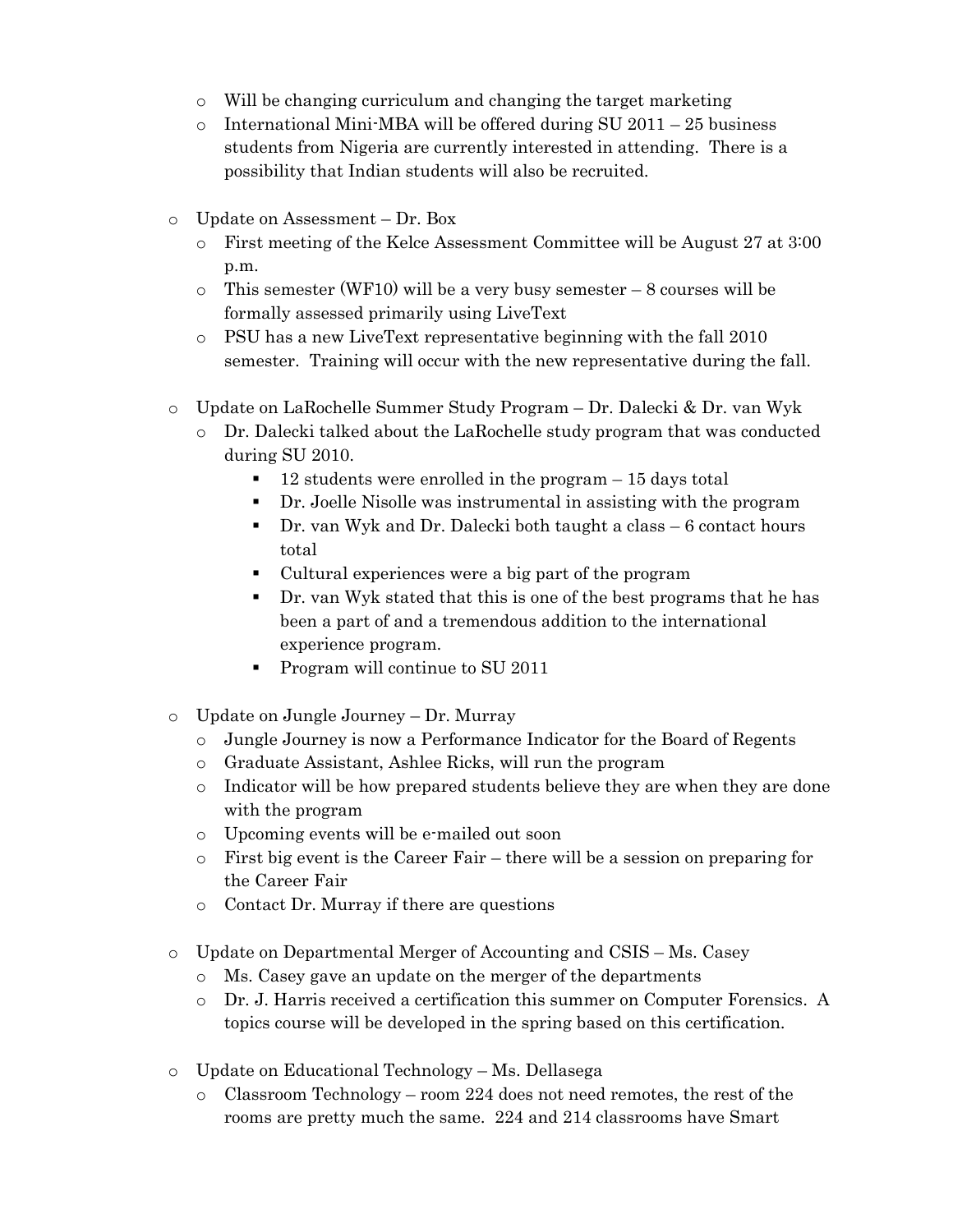Podiums installed. Laptop cart with 30 laptop computers will be available to check out from the Kelce Computer Lab GA (Nisjeet).

- $\circ$  [Kelcelab@pittstate.edu](mailto:Kelcelab@pittstate.edu) e-mail address to be used for scheduling the labs and the laptop cart
- $\circ$  Angel has been upgraded if there are bugs faculty are asked to contact Ms. Dellasega.
- o Most computer lab equipment is current and up-to-date (less than 1 year old)
- $\circ$  An additional student computer kiosk will be installed on the 2<sup>nd</sup> floor of Kelce with a handicap accessible addition to the current kiosk by 224 Kelce.
- o LiveText Susan is available to assist with training and setting up rubrics. LiveText is the pathway to HLC accreditation.
- o Update from College of Business Major Gift Officer Mr. Blake Bard
	- o \$120 million campaign success for PSU will be celebrated this year
	- o Highlights of giving to the COB
		- Total increase in gifts from last year was \$80,000, and has nearly doubled over the last 3 years.
		- A new privately funded scholarship has been added for the College of Business
		- Seven endowments of \$10,000 or more were established in the last year
		- Inaugural golf tournament for the College of Business to benefit scholarships will be held in Overland Park on October 4
		- Priorities identified for fundraising over the next year faculty endowments, scholarships, speaker series (Executive on Campus), funds are still being sought for a new building
		- September 4 Rua Sky Box reserved for COB
		- Tulsa Luncheon Series to feature faculty as guest speakers
		- Meritorious Achievement Award grad from the College of Business will be recognized
	- o Update from Coordinator of Academic Advising Ms. Robyn Hess
		- There is a much higher percentage of undeclared majors
		- **International enrollment is up**
		- If there are questions about advising faculty should talk to Ms. Hess
		- SIFE teaching criteria for competition has changed to one very general broad category. More emphasis will be on the outcome. Faculty assistance with SIFE is encouraged. 2nd annual 5K fun run will be hosted by SIFE on September 4. SIFE will also be hosting a Chamber Coffee on Nov. 18 at 8:00 am in 224 Kelce.
	- o Update on Construction Projects Dean Dearth
		- Windows/blinds project has officially been completed
		- Roof over MGMKT & ACIS was completed and there are no leaks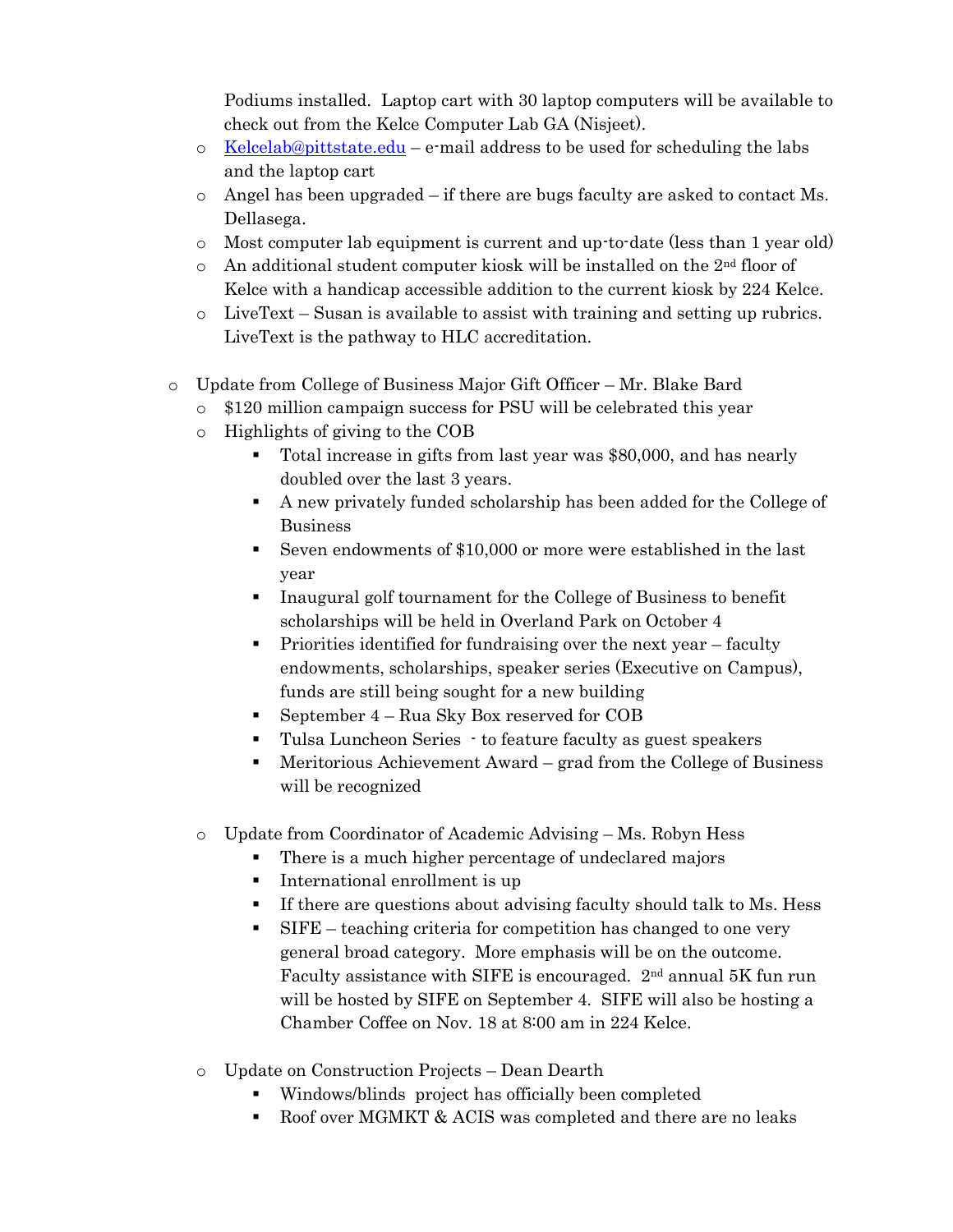- 11 condenser units have been installed on the roof of the building
- **Bathroom remodels** 
	- Upstairs restrooms were completed and open before they could be cleaned
	- Downstairs restrooms will be up and running soon
- Chair rail will be installed over the green tile in the corridors green trim, etc. will be painted a new color based on the bathroom colors
- Tuck pointing and cleaning of the entire building (including limestone sills) will be conducted next summer. Outside of the building will be repainted as well.
- New carpet was installed in the Kelce Lab, Dean's office, Academic Advising, Accounting office, Dr. Harris' office. Hopefully the rest of the offices will be re-carpeted next summer.

## Discussion Items

- o Rules and Procedures of the Kelce College of Business Dean Dearth
- o Dr. Dearth will e-mail all faculty with the revisions he has made and ask for input and a vote when they are completed.
- o Status of MATH 153 Curriculum changes
	- $\circ$  These have all gone to the University UG Curriculum Committee will meet in September, and then on to Faculty Senate.
- o LiveText Assessment
- o Provost Meeting with Departments dates will need to be discussed for Provost to attend Departmental meeting sometime during the WF 10 and SP 11 semesters.
- o President and Provost Meeting with Dean, Chairs and Faculty
	- Date will need to be selected for  $\frac{1}{2}$  hr meeting with each

## College Committee Appointments

- o Faculty Development Committee Lal (Chair), Yarick
- o SPC Chairs, Dean, Muoghalu, Dalecki, Paul, Polfer
- o Assessment Box (Chair), Bracker, Heath, Murray, Strong, Chairs, Dean
- o Promotion A. Fischer (Chair), J. Harris, C. Fischer, Fay
- o Reinstatement O'Bryan (Chair), Freund, Baack, Sha (alternates Dalecki, McKinnis, Polfer)
- o UG Curr Ahsan (Chair), Chandra, Shum, Yarick
- o Advisory Council for Research and Scholarship Smith, C. Lee

## Reminders

- $\circ$  Faculty Office Hours 10 hours outside of class at a time when faculty are available for students should be scheduled and posted
- o Angel President Scott has indicated that every course except for directed study courses should have an Angel Shell which will include the syllabus for the course and the Angel Grade Book.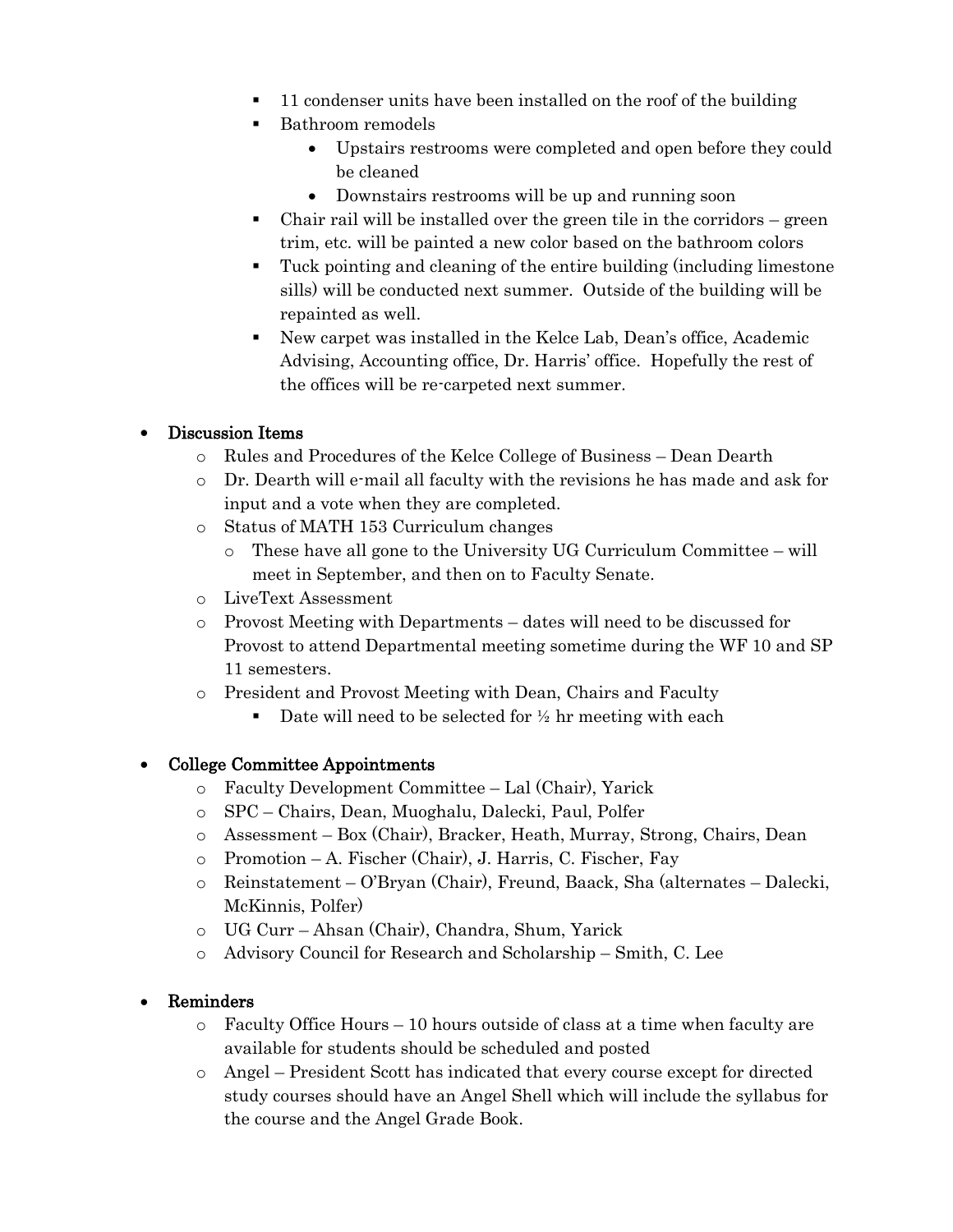- o Faculty Vitae every semester updated faculty vitae are required to be sent to the Dean electronically
- o On-Line Courses 80% of the content delivered outside the classroom. If online course, special approval will be needed.
- o Course Syllabi should be submitted electronically to the Dean
- o Alcohol & Drug Abuse Policy available on-line
- o Youngman Grant reports due by October 31
- o Faculty workshops available to assist faculty with technical writing
- o Writing groups designed to help faculty productivity

#### Kelce Student Organization Sponsors

- o MBA Association Dr. Muoghalu
- o SIFE Ms. Hess
- o Marketing Association Ms. Paul
- o Finance Club Dr. Bracker, Dr. Shum, Dr. Muoghalu
- o Beta Alpha Psi Ms. Yarick
- o Institute of Management Accountants Student Chapter Ms. Casey
- o Institute of Internal Auditors Student Chapter Dr. Heath
- o Association of Certified Fraud Examiners Student Chapter Dr. O'Bryan
- o Omicron Delta Epsilon Ms. Freund, Mr. mcKinnis
- o Young Entrepreneurs Association Dr. Ahsan
- o Beta Gamma Sigma Dr. Dearth, Dr. Fogliasso

## Discussion of AACSB Issues

- o New AACSB Coordinator for Kelce will be Dr. Eric Harris. He will continue in his duties as Chair of Management and Marketing
- $\circ$  PQ Standard  $\cdot$  Ms. Case stated that committee met in February. Evaluating experiences need to be evaluated. Copyrights and patents should be evaluated. Committee will meet again soon to continue working on the policy.
- $\circ$  AQ Standard Dr. Harris stated that his committee met during the spring semester to discuss revising AQ standards. A blueprint has been developed. Draft will be distributed soon.

## Upcoming Events

- o Classes Begin August 23
- o MBA Experience August 27 & 28
- o Labor Day Sept 6
- o Meet the Firms Day Sept 13
- o Executive on Campus Richard White Sept 20
- o Sp 11 Class schedule due to Registrar Sept 20
- o Career Expo Sept 21
- $\circ$  Rumble in the Jungle #1 October 2
- o D & F Midterm Grades Due October 18 noon